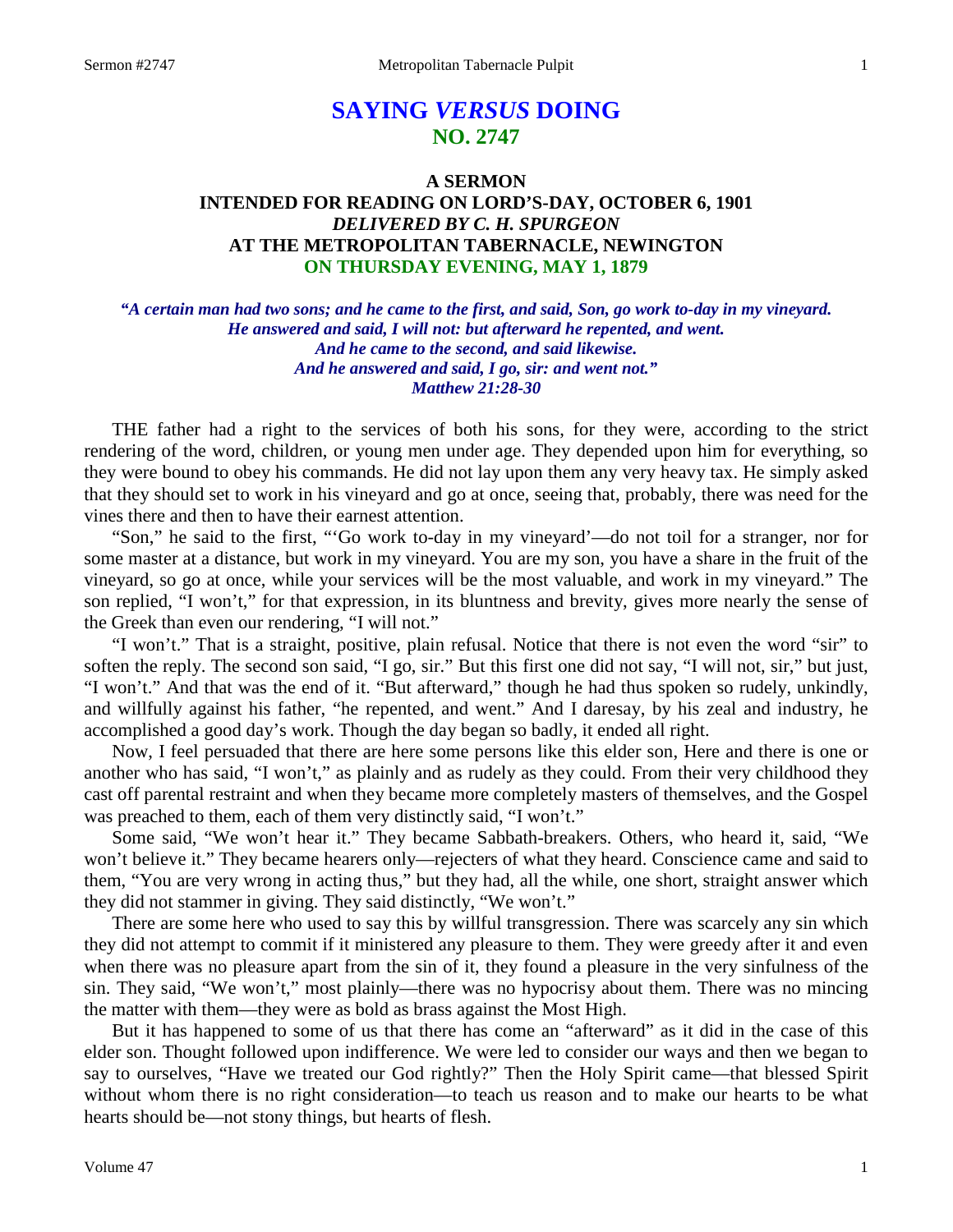And we said to ourselves, "This disobedience will never do. It is not just or right. Neither does standing idle minister any comfort to us and moreover, Satan has already found some mischief for our idle hands to do." We thought that we should probably slide from one sin to another and gradually grow worse and worse—and we were startled at such a thought, so we repented. By the gracious working of the Spirit of God, we were led to cry for mercy upon our obdurate hearts, and to ask for Him to renew us, crying, "Turn us, O God, and we shall be turned." And it came to pass that we "repented and went," and happy was the day when that happened.

It is a good many years with some of us since we "repented and went," but we have never repented of that repentance, nor ever wished that we had not entered the vineyard. We have begun to taste the clusters and we have been more than repaid for all the service that we have rendered by the sweetness of the fruit, and our prayer is that we may continue laboring in that vineyard till our Heavenly Father shall call us home.

We would like to have a long day of toil if it shall please Him. As long as we have any degree of strength, we wish to labor in His service, for it has become perfect freedom for us now, and His yoke is easy, and even His burden is light. We have a sacred pleasure in His service and you may guess, therefore, what pleasure we shall have in His rest.

## *"If life is long, I will be glad That I may long obey: If short—yet why should I be sad To soar to endless day?"*

Now we are moved to great anxiety concerning some of our fellow men who talk as we used to do. I must confess that I do not at all look with despair upon a man who says—"I won't." I am sorry that he should be so hard of heart, but I am somewhat glad that he does not try hypocritically to put on the appearance of sensitiveness and of obedience.

I do not quite agree with the Quaker who, when he heard a man swearing, said to him, "Swear away, friend. Swear it all out of thee, for thou canst never go to heaven while there is any of that in thee." I am afraid that the swearing process does not get the evil out of a man, but rather increases the quantity that is in him.

That which comes out of a man defiles him and makes him even worse than he was before. Such open sin can never be a good thing—still, I could almost wish that some people, when they do reject the Savior, would do it openly. I could almost wish that I could bring them to a point where they must avow their decision, so that they would have to say, either, "I won't," or "I will," for perhaps the very echo of their rebellious voice might be blessed by the Spirit of God to their awakening.

It might seem to them, though it really is not, but it might seem to them a more solemn thing to say," I won't," than it is not to go, for often, the actual doing of a wrong thing is easy for a man, but the saying that he means to do it, or even the confession that he has done it, is not quite so easy. The ear does not so soon get accustomed to the declaration concerning sinning as the heart does to the existence of the sin itself.

Now, my brother, you have said, "I won't." Let me ask you to stop and consider a little. Do you not know that many a one, who at first said, "I won't," has afterwards come to Christ? If it were a proper thing to do, I could point out, with my finger, numbers of persons who are sitting here, who often vowed that they would never enter this place. But here they are and they often come.

There are others who had a most contemptuous opinion of the preacher, for whom, at this moment, they have the greatest affection. They said they would never be found amongst those whom they called "canting Methodists." Well, they are exactly where they said they never would be, though we do not cant and we are not Methodists.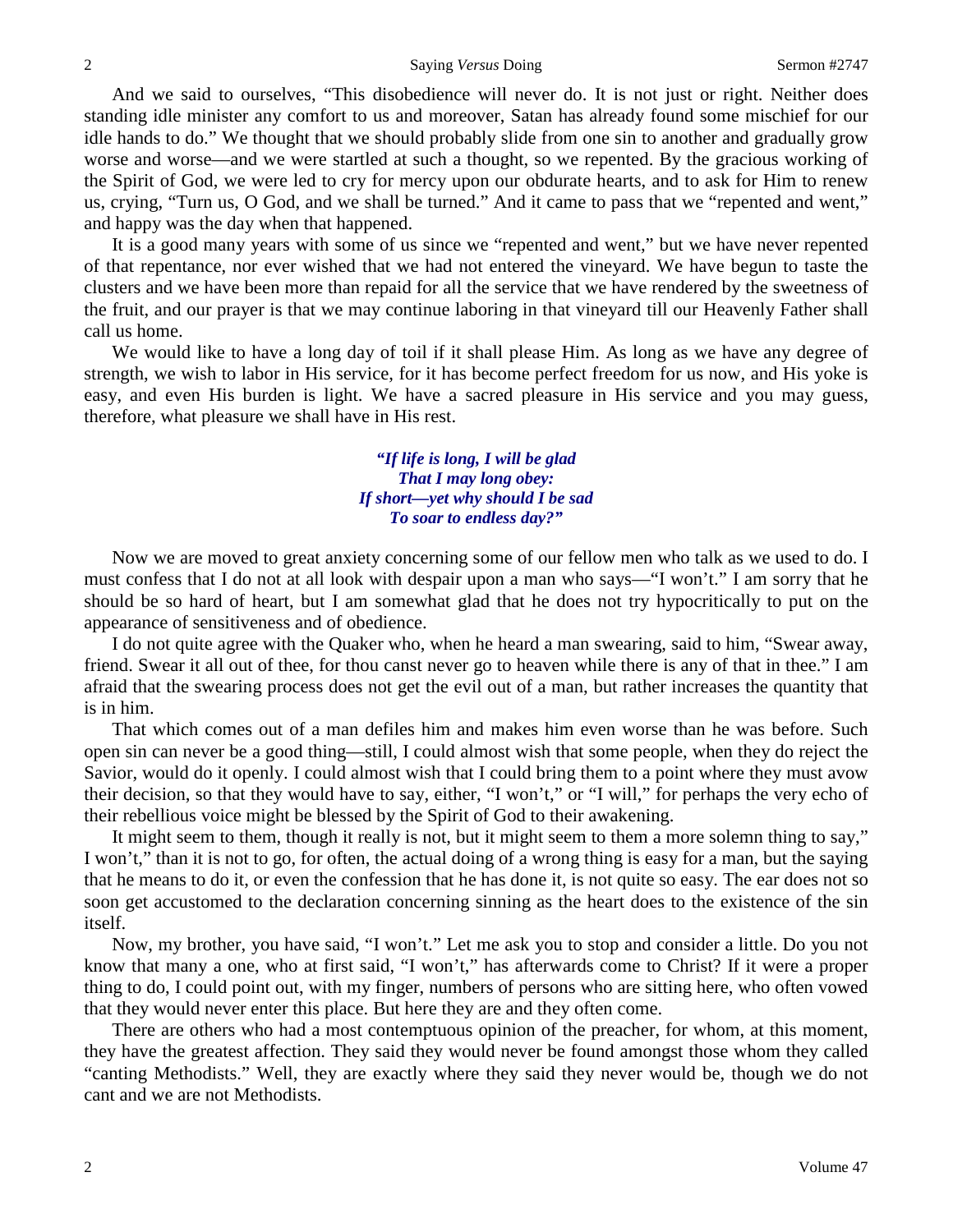And others are now describing them by that very name which once they abhorred. I have heard it said, though I do not think it can be so, that almost all true love begins with a little aversion. But this I know, that true love to Christ often springs up in the hearts of men who had a very great deal of aversion to Him.

If I can get a man to think enough about Christ distinctly to avow that he will not yield to Him, I have much more hope of him than of that man who will not think at all—I mean the one who passes Christ by with even greater disdain and who says there is nothing in Him that is worthy of his consideration.

Ah, my dear friend! I should like to hear you when you stand up to preach the Gospel—you who now deny the cardinal truths of the Gospel. When the Lord brings you out of your present sinful state, oh, how boldly you will declare His saving grace and His wondrous power! I should like also to hear you preach, my friend—you who now find all your delight in sensuality and who ridicule the very thought of righteousness. What a miracle of mercy you will be and how sweetly you will tell to others how the Lord passes by iniquity, transgression, and sin!

I know you think it will never be the case with you, but I trust it will, and in order that it may be, I pray the Holy Spirit to lead you to reconsider that ignorant determination of yours—for I venture to call it so—that foolish resolution, which sprang from your old corrupt nature, that you may afterwards repent and do the Lord's will.

I have not any more to say upon that part of my text, for I am going to spend the rest of the time allotted for discourse in dealing with the other character. The father afterwards went to his second son and said to him what he had said to his brother—"And he answered and said, I go, sir: and went not."

You will notice, in your Bibles, that the word "go" is printed in italics to show that it is not in the Greek. It was very properly supplied by the translators to give the sense of the original, but I can give you the meaning without that word. His father says to him, "Son, go work to-day in my vineyard." And his answer is, "I, sir," as much as to say, "Even if nobody else goes, I will. I am your man." You know how we commonly put it, "I'll be there, sir. Oh, yes! you bid me go. Just so. I'll go." You scarcely need to say the word "go," but just, "I, I, sir. I am your man. You may depend upon me."

And you will also notice that the second son used the word "sir" by way of respect. There was very little respect in his heart, but there was a good deal on his lip. He said, "I, sir," as if he was so prompt that he had not time to put all the words together and so deferential that even when he was in a haste to speak, he did not leave out the term denoting respect, but said, "I, *sir*."

Now, as soon as you heard him speak so cheerfully, so promptly, so respectfully, you expected to see him shoulder his tools, and get away among the vines. You are sorely disappointed to find that although he said, "I, sir," he "went not."

I am going to speak, first, about *a nominal consent to the Gospel.* Secondly, about *that actual disobedience which spoils the nominal consent.* And then, thirdly, about *the special danger to which people of this sort are exposed,* those who so readily say, "I go, sir," yet who go not. I feel sure that there are some here who belong to that class of persons, and therefore I would like to speak very plainly and very personally, because I want you to be converted by God's eternal Spirit. I pray that He may, this very hour, turn you from merely saying "I go," and make you to become one of those who really do go to work heartily in the vineyard of the Lord.

**I.** Why did this second son say, "I go, sir," and give THIS NOMINAL CONSENT?

What did it mean in his case and what does it mean when we get that kind of consent from so many of our hearers?

I suspect, in their case, it means, first, that *they admit that the Word which is spoken to them is quite right*. Sin is set before them in its real character—they are reminded of its heinousness and they say, "Yes, that is true." They do not wish to dispute that point. They are then reminded that repentance must be found in any heart that expects forgiveness and they say, "Yes, that is quite correct and very proper."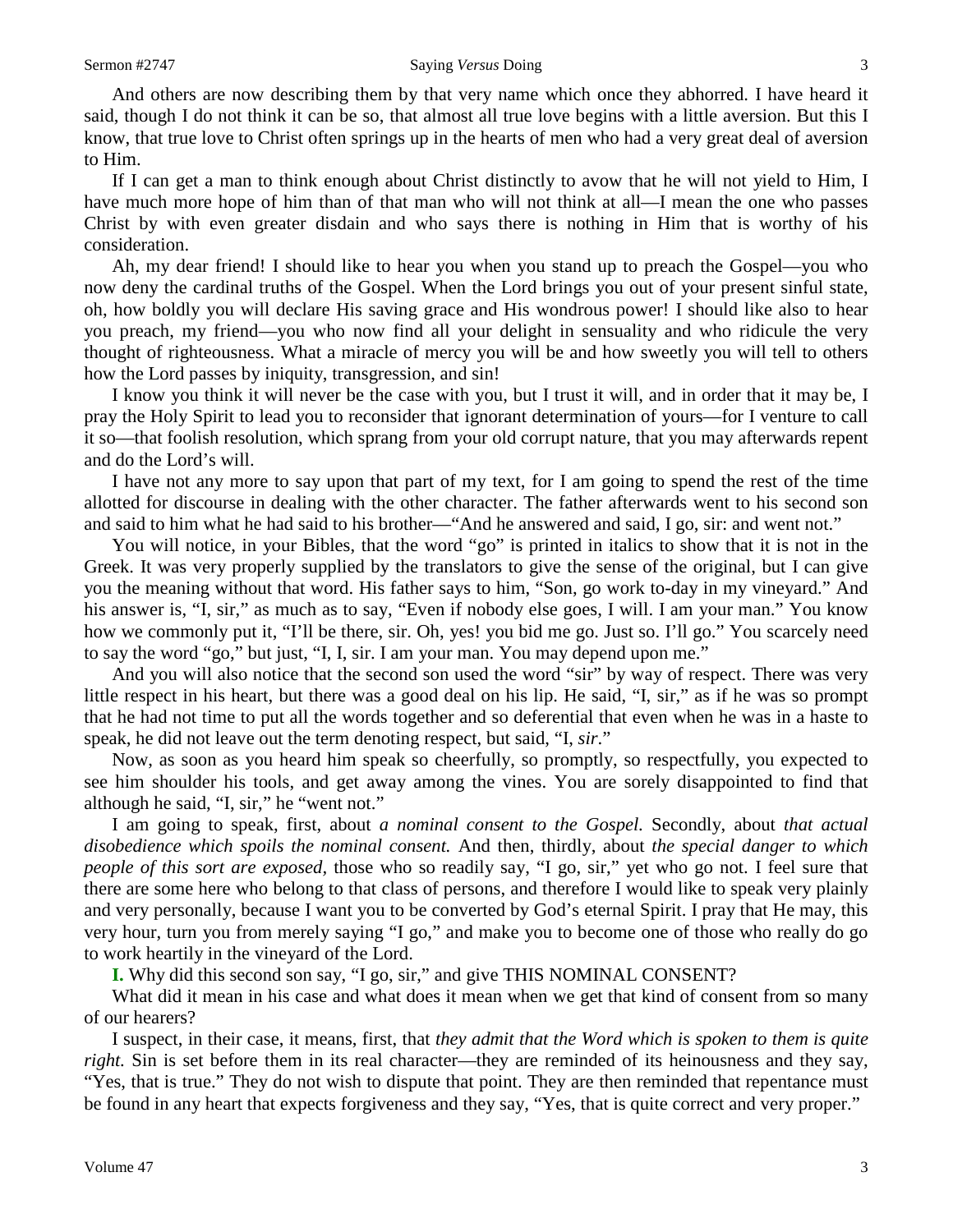Then they are told that Christ Jesus came into the world to save sinners—and they are glad to hear it. They are reminded that they must look to Jesus as the poor serpent-bitten Israelites looked to the brazen serpent and lived. They are told how simple the plan of salvation is, how very plain it is, that—

## *"There is life for a look at the Crucified One,"—*

and they say, "Yes that is very delightful, very blessed news and we are glad to hear it." They do not dispute about it, but agree with all we say.

Then they are told, "Ye must be born again," and it is explained to them that the whole life must be altered, that the principles which rule and govern that life must be entirely changed, and that there must be imparted to them a new creation from the Holy Spirit. And they bow their head and say, "Yes, yes. That is quite orthodox, it is very sound, it is very proper. We quite agree to that."

There is no quibbling as they go down the aisle, no disputing when they get home. They let it all in one ear and they let it all out the other, by way of letting the Gospel have free course, I suppose, but nothing comes of it. Having said, "I go, sir," there the matter ends, for with all their apparent agreement, they go not.

Sometimes, however, they go a stage further than that and *promise consideration in the future.*  While the preacher has been setting before them life and death, eternal joy and everlasting misery, and has been entreating the Holy Spirit to decide them for Christ and for salvation, they have said within themselves, "These things are very important and ought to be attended to. And with the blessing of God they shall be attended to by us."

A hearer of this sort begins to say to himself, "I feel very uneasy in my present position. It is high time that I should get out of this condition and seek to become a new man, renewed in Christ Jesus. I must think of this matter. When shall it be? I do not think it is convenient just now, but some time or other, when it is, I will think this matter out. I am concerned because I am over forty now, so I am getting on in life. I have been a hearer of the Gospel these twenty or thirty years, and still I am not saved—it is time that I should sit down and consider these things seriously—and be decided one way or the other, and please God, I hope that shall be the case with me. It is right that the preacher should be so earnest about me. I feel it to be a most important matter. I pray that I may continue to feel it and when I get home, I will seek God's face. Well—perhaps I had better not say I will do so when I get home, for I have an engagement that I must fulfill first. So, not perhaps today, but one of these days I will seek the Lord."

Now, if that person could be informed that he would live twenty more years and at the end of those twenty years he would not be one solitary inch nearer salvation than he is now, but would still be resolving and promising—and that the whole of his resolves and promises would come to nothing—he would be astonished and would say, "Oh, no! I do not mean to act like that. When I speak of a convenient season, I mean in a very short time—I do indeed. Not, of course, just now, as I have said, there is that merry party I want to attend. Then I have a ticket for the theater and I must use that, but I do intend to be a Christian, though not just now. Still, I am not going to put it off for twenty years—oh, dear no! I could not run such a risk as that."

Well, now, this is another case of a person saying, "I go, sir. Oh! believe me, I am resolved to go. I pray you do not doubt it. There are strong desires within my spirit towards that which is right and good. It must be and it shall be so, though not just now." Yes, "I go, sir," and he "went not."

Perhaps I may have already described what has passed through some of your minds, but I have known some get further—I am grieved to say, much further, and yet really go further back—for *they have made a profession of having gone into the vineyard.* They have come forward and have said, perhaps not quite what was a deliberate lie, but still, what was not actually true—that they were believers in Jesus Christ.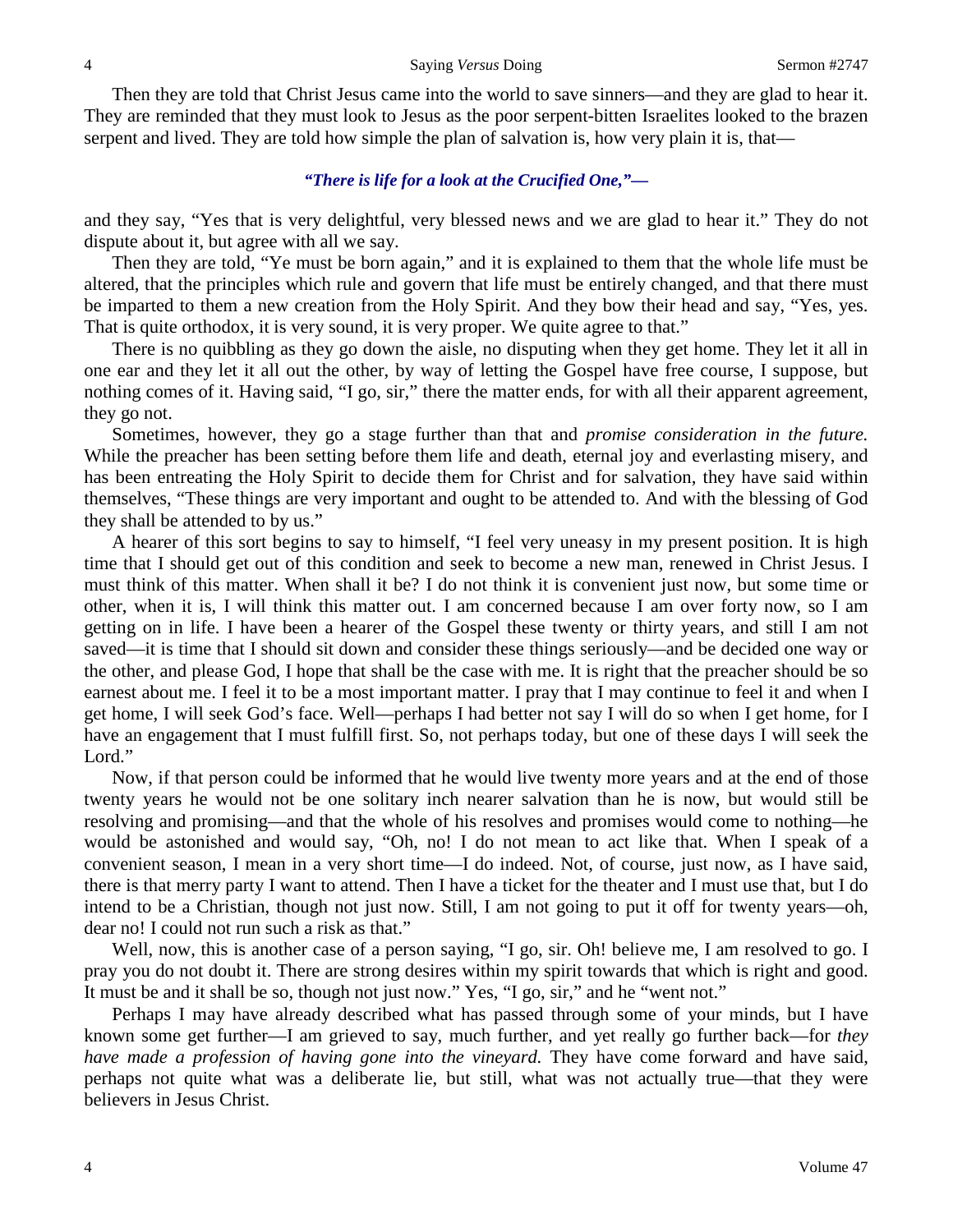#### Sermon #2747 Saying *Versus* Doing 5

I mean that it was not an intentional lie, for they had some sort of hope of salvation, yet they had no solid ground for that hope, so their profession was a false one. They said that they were renewed in heart, but those who saw them at home could not think that it was so, for their lives did not show that the spirit of Christ was in them.

Some of them were baptized, for they said that they were dead to the world, but it was a very lively kind of death. They came to the communion table and they said that they had fellowship with Christ there, but their temper at home, and their general spirit did not betoken any real fellowship with Him one would never have imagined that they had been with Jesus and had learnt of Him.

It is very dreadful to reflect that there should be such persons, no doubt, in all churches, either selfdeceived, or else having some sort of pretense and likeness to the right thing and misled by that glittering appearance without really meaning to deceive themselves. I am greatly afraid for any of you who manage to get into the church without being converted. You are much worse off than you were outside, because the tendency with you is, when there is a searching truth that ought to come home to you, to say, "It does not refer to me, for I am a church member."

Yes, and so was Judas. He was even an apostle, yet you know how terrible was his end. When I am reading one of the stern passages of Scripture, I always like to pray to God to let it come right home to my heart, because the devil says to me, "Why! You are a minister of the Gospel, and you have brought hundreds and even thousands to Christ—you cannot be mistaken."

Ah! but I may be. At least, I am bound to continue self-examination and still to come to Jesus as a poor sinner resting alone in Him. That must be the case also with you who have been church members for years, or else it may turn out that you not only said, "I go, sir," but that you even said, "I have gone," and yet, all the while, you never went at all.

It will be an awful thing for a soul to stand at God's judgment bar with its mask taken off, and to have Christ's eyes of fire reading it through and through—and reading out this sentence, "Thou hadst a name to live, but thou wast dead. Thou hadst a form of godliness, but didst deny the power thereof." God help us all to be clear of this terrible evil!

> *"Searcher of hearts, before Thy face, I all my soul display: And conscious of its innate arts, Entreat Thy strict survey.*

*"To humble penitence and prayer Be gentle pity given; Speak ample pardon to my heart, And seal its claim to heaven."*

Another phase of this same very sad and dangerous character is the way in which *many people occupy themselves with spiritual daydreaming.* I think you know what I mean. They picture to themselves what they ought to be or what they would like to be. They assent to the precepts of the Gospel that they are good. They read the biography of some eminent person and they wish that they bore his name, or at any rate, they rehearse his character and they say to themselves, "Now that is just what we should be if we were in similar circumstances."

Of course, they are not in such circumstances, so it is very easy to dream what they would be. Many young people spend a great deal of time in speculating on all the wonderful things they will do when they reach a certain age or position—and many poor people think of what they would do if they had a heap of money. Probably they would not do anything of the sort, but still, they dream about it. And it is a very curious fact that you can dream over what you would do till you imagine you have done it—and you pat yourself on the back and say, "That is well done, my good fellow. That is a first-rate thing." Yet all the while it has been nothing but a dream.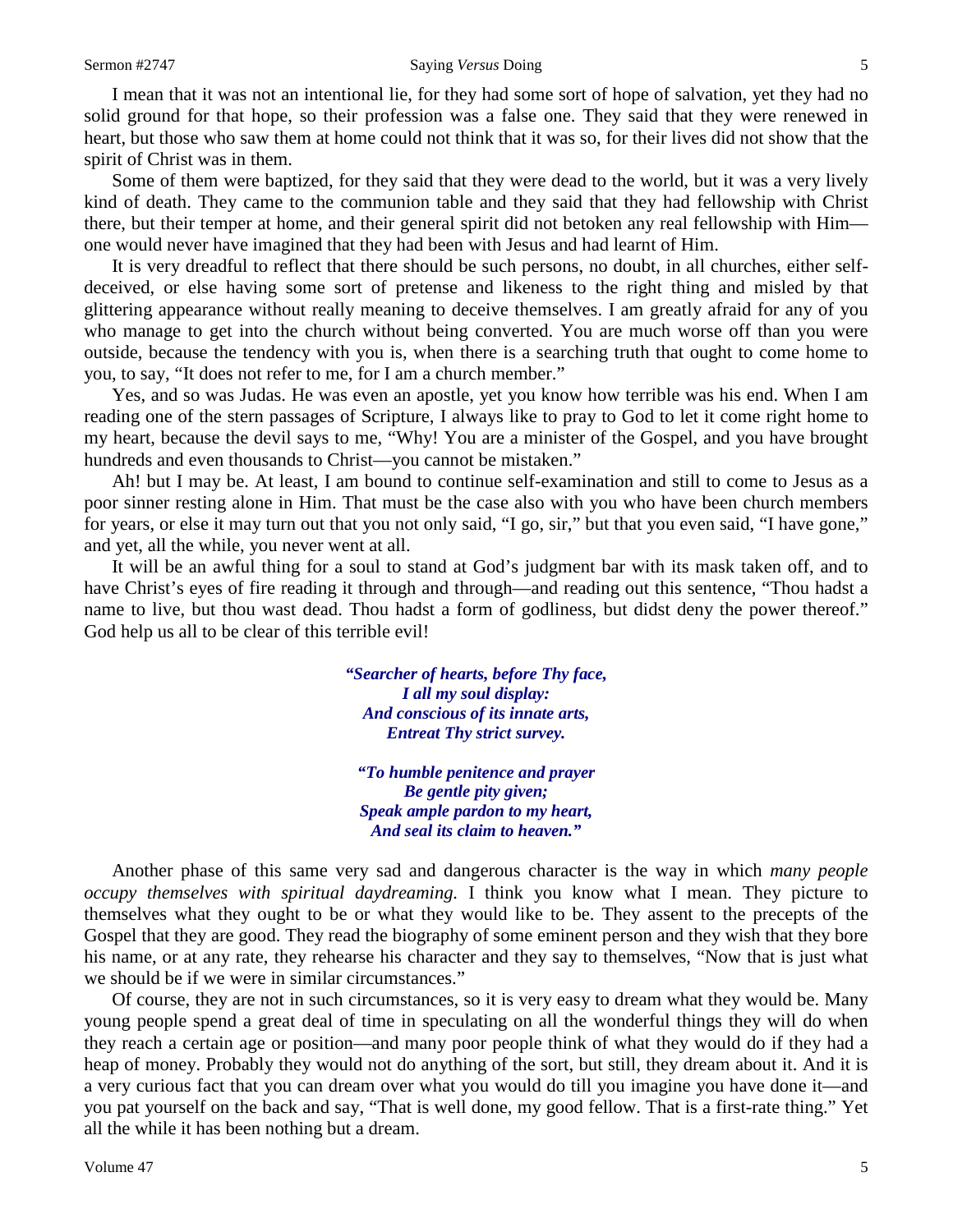But you may so delude yourself that, as you go down the street, you may half wonder that the people do not say, "Look at that generous man. At least, he would be generous if he had ten thousand a year. Look at that noble confessor of Christ. He would stand and preach to crowds if he had only got a voice. Look at that excellent woman. What a splendid mother she would be! How she would bring up her children in the fear of God, only she has no children! What an excellent mistress she would be if she had any servants! What a splendid employer of labor such and such a man would be, only he does not happen to be an employer, for he is only a servant!"

Many of us wish that we were in somebody else's shoes. Ah, then we could run! If we had somebody else's armor on, then we could fight. But as we have only our own armor and our own shoes and our own feet, we cannot do what we would like to do. And often, we do not do anything at all—but still, we make up for that by dreaming beautiful daydreams.

I have known many young men who might have done something if they had given up dreaming of what they would do if—oh—that "if"! He who does not serve God where he is would not serve God anywhere else. "My soul is among lions," says one—"how can I serve God?" What did Daniel do when he was in that position? "Oh! but I am as poor as poverty can make me," says one—"what can I do?"

What did Job do when he was in that condition? "Oh! but I seem to be cast out from my own family, and to be persecuted or neglected by everybody." What did Joseph do when that happened to him? "Oh! but I am despised and rejected." What did our Lord Jesus do when He was in that condition? It is where you are that you are to fight the battle of life—not somewhere else. And it is as you are, the very man that you are, and just now, this very hour, that God calls you to work in His vineyard.

But if you say, "I could work in the vineyard if it was cooler weather." Or if you say, "I could work in the vineyard if the sun was shining and it did not rain. I could work in the vineyard, but you see, my knife is so blunt, my spade is not the right kind of tool for me to use." I know what the matter with you is. Lazy people always find fault with their tools, and those who do not intend to work always find some excuse, or other—and then they make up for their laziness by having a delicious spiritual dream. Half the nominally Christian people about us are dreaming and they consider that they are thus doing the work of the Lord. They are only doing it deceitfully by putting dreaming into the place of real service.

There are others who say, "I go, sir," and yet they go not, because *they attend to all the externals of religion, but their heart is not right with God.* They say, "I attend twice on a Sunday at public worship. I take a class in the Sunday school. I go to the prayer meeting and the week-night lecture. I am always ready with my contribution for every good cause. In fact, there is nothing possible to me that I don't do."

Yes, but all these things are mere shells—have you the kernel? These things are excellent cups and platters, washed on the outside—but is the inside of the cup and the platter washed, too? The children's hymn asks a solemn question,—

### *"I often say my prayers, But do I ever pray?"*

I often sing a hymn, but do I really praise? I mingle with the worshippers within the house of prayer, but do I worship God in spirit and in truth? I talk of Christ and hear of Him, but do I truly trust Him? Do I love Him? Is my heart really His? For if not, I am only offering to God the external service which He abhors and my prayer will be an abomination in His sight. My heart must go with all I do, or else I say, "I go, sir," yet I go not.

I may put all these things together and say that very many who hear the Gospel *are in a most delightful state of mind—*they are worked up into such a condition that if anybody were to look them in the face and venture upon a description of them, it would certainly be, "Surely, those people are converted." Perhaps they are almost persuaded to be Christians. Possibly they are not far from the kingdom of God, yet there they linger, shivering on the brink, on the wrong side of the line that divides saint and sinner—dead in sins still and yet looking as if they really were possessors of eternal life.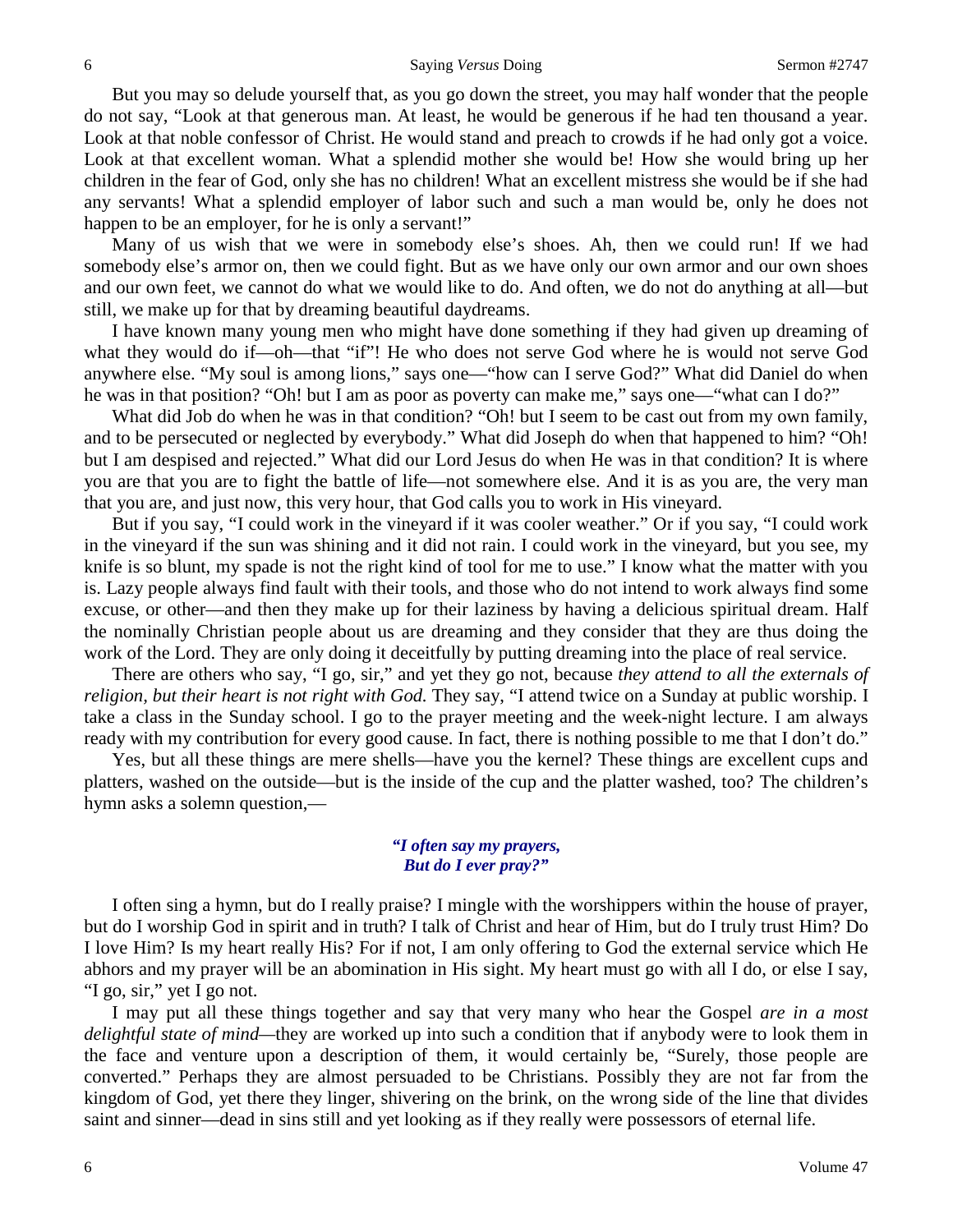#### Sermon #2747 Saying *Versus* Doing 7

What is the reason why they go so far as to give this nominal consent to religion and yet do not actually trust Christ? I suppose with some it is because they are naturally plastic. There are many members of the Pliable family still living and some of the Obstinate family. Obstinate does not pretend to go on pilgrimage—he scorns the idea. But Pliable says that he will go with Christian and he actually starts with him, but he turns back as soon as they get to the first difficulty. He is ready for anything you can twist and mold him anyway you please, but I bid you to beware of Mr. Pliable, lest you should become like him.

Then there are others who are anxious to please. Their dear friends are concerned about them. Their minister is in earnest about their salvation and they wish to please him, so they consent to the Gospel, that it is good, and they go a considerable way in the right direction. But their heart does not go—so they are still unsaved.

Some do not like to give themselves any trouble. If to be saved were just a matter of giving what they have, they would part with their last garment for it, but to have to consider, to repent, to forsake favorite sins, to trust alone in Jesus—such things are too spiritual for them. If it were some outward performance—"taking the sacrament," or being baptized, they would not mind that—but to give up sin, to consider their ways, and think upon their heart's condition in the sight of God, to repent of sin, and believe in Jesus—this is too much trouble for them. The last thing that some people will do is to think they would rather have a day's hard work on the treadmill than ten minutes' solitary, serious thought.

Then there are some who partly yield to the claims of the Gospel, because it quiets their conscience. If they were to say, when the sermon is over, "I will not have this Man to reign over me. I will not be washed in the blood of Jesus"—if they were to say that outright, their conscience would say, "What are you at? What are you at?" And they would not be able to sleep at night.

So they say, "Conscience, be quiet. I believe it all and I will attend to it by and by. Mr. Conscience, do not roar like a lion. Do be quiet, you are bringing me to my knees. You are making me shed tears. Come on, now, do not be so uproarious. Do be still. I will listen to you, by and by. Go your way this time—when I have a convenient season, I will send for you." So they say, "I go, sir," because it quiets conscience for a time—and they can go on sinning as before.

**II.** Now, secondly, just a few words upon THEIR ACTUAL REFUSAL.

The second son said, "I go, sir," but he went not. And these people do not go. They talk of repenting, but they do not repent. They speak of believing, but they never believe. They think of submitting to God, but they have not submitted themselves to Him yet. They say it is time they broke up the fallow ground and sought the Lord, but they do not seek Him. It all ends in a mere promise.

I suppose *they consider that the promise is enough.* But do not, I beseech you, think to mock God in this way. If you were hungry, would you consider that the promise of a meal was sufficient? Do you reckon with your debtors that when they promise to pay you, it is enough though they never meet your demands? And do you fancy that the eternal God is to be put off with these vain resolutions and to be mocked with these idle dreams of what you will do, when you do nothing whatsoever? Oh, may God save you from such a delusion!

I have known a man say, "I go, sir," but he has not gone, *because he would not give up some sin.* I have met with persons seriously concerned about their souls, who, nevertheless, would not give over drinking. They had fallen into that evil habit and it was a stumbling block in their way. I have known others deeply concerned about their souls, who would not give up certain attractive companions, who ought not to have charmed them, for the charm was poisonous and deadly to their souls, yet they would not flee from it. Sweet Sin-Hold is one of the castles of the devil where he shuts up many a poor prisoner.

Then *the fear of man has kept many back.* They felt that they must confess Christ, but they dared not do it, for some fool or other would laugh at them or give them the cold shoulder. So they have brought upon themselves the doom foretold in the Book of Revelation, "the fearful, and unbelieving…shall have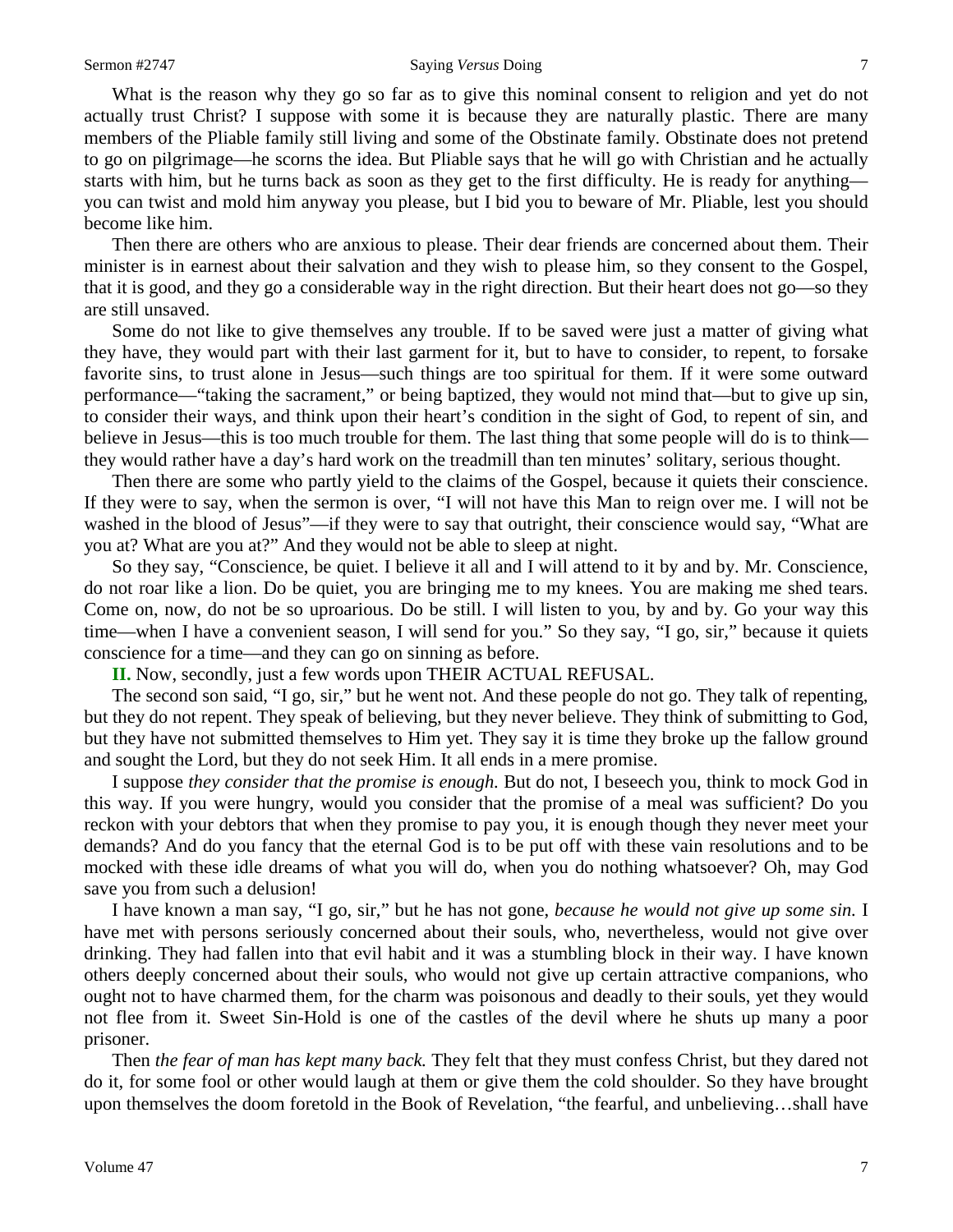their part in the lake which burneth with fire and brimstone: which is the second death." O sirs, be afraid of being afraid whenever you find yourself afraid of following the Lord Jesus Christ!

Some people have said, "I go, sir," but *they put off the going from time to time* and that is why they did not go. Oh, that fatal procrastination—that delaying, that postponing! When a man once realizes that it must be now or never with him, then, sirs, it will be now! If any soul is brought to say, "Now or never! I will find Christ now or I shall never find Him," he shall find Christ now.

There is no promise given that if you seek the Lord tomorrow, you shall find Him. I know of no Gospel invitations available for a year or a month hence—they all have to do with this present moment. "Behold, now is the accepted time; behold, now is the day of salvation." Can you look the bleeding Christ in the face and tell Him that you will not have Him? Can you say to Him, "I won't have You." That will be a far more honest thing than to say, "You precious bleeding Lamb, I fain would be washed in Your blood—but not today. I must wait a little longer."

Then you are not weaned from your sin. You still love it and you want to hold it. You are not an empty sinner yet. You are not a hungry sinner yet. You are not a longing sinner yet, for when a man is hungry and thirsty, he does not say, "I am so hungry, give me bread tomorrow. I am parched with thirst. My mouth is like an oven, give me a drink tomorrow."

No, he does not hunger, he does not thirst if he talks about delay. Come, then, poor hungering, thirsting ones. God help you to come and find Jesus Christ at once! Otherwise you will probably never come to Him at all and your apparent consent will be an actual refusal after all.

**III.** I might have said much more on this point, but I prefer to dilate, for the last few minutes, on the third most solemn head, namely, THE VERY SERIOUS DANGER IN WHICH THESE PEOPLE ARE FOUND. They say, "I go, sir," but they go not.

Observe, first, that *they are sinning against the light.* That son could not say that he did not know he ought to go into the vineyard, for he had actually said, "I go, sir." Some of you cannot say that you do not know the Gospel, because you know it so well that you have promised to yield to its claims. You have already felt its power in a measure. Do you not recollect that day when you really had to struggle against conscience and to make up your mind that you would not yield?

Well, then, all that light which you resisted witnesses against you, as well as adds to your responsibility. The poor heathen who does not know the truth—the poor outsider who does not understand the Gospel—has not sinned, and cannot sin as you have done in thus mocking the Holy Spirit Himself, by saying, "I go, sir," yet not going. Your danger lies, therefore, in the heaping up of your responsibilities by sinning against light and knowledge.

It lies also in this, that *it is always a most dangerous thing to lie to God.* Ananias and Sapphira were not bound to give any money to the apostles when they did give—and they certainly were not bound to give all that they had—but they came and said they had given all they received for their land, and because they lied unto God, they were struck dead there and then.

Take heed, take heed, I pray you, when you say unto the Lord, "I will turn unto thee," lest He smite you on the spot when you lie unto Him. Yet have not some of you already lied to Him when you were sick—when that typhus fever was upon you—when you were at the gates of the grave? What resolutions you made! What vows you uttered—all forgotten, all gone to the wind!

Ah, friends! all is registered in heaven. It is marked down in God's book of remembrance—"On such a day, So-and-so escaped shipwreck and afterwards broke his vow. On such a day, So-and-so was brought up from the grave, but afterwards broke his vow." You forget it, but the recording angel has fixed it where the eternal memory will hold it against you forever, except you repent and turn unto God. This is a dreadful thing. I wish that I could speak so that you would feel it, but if you do not for the moment, I hope you will turn it over in your mind and that the Spirit of God will make you think of it at home.

There is this fact, too, to be remembered, that *there is going on in your heart, all the while, a hardening of conscience.* When a man has said to God, once or twice, "I go, sir," and he does not go, he